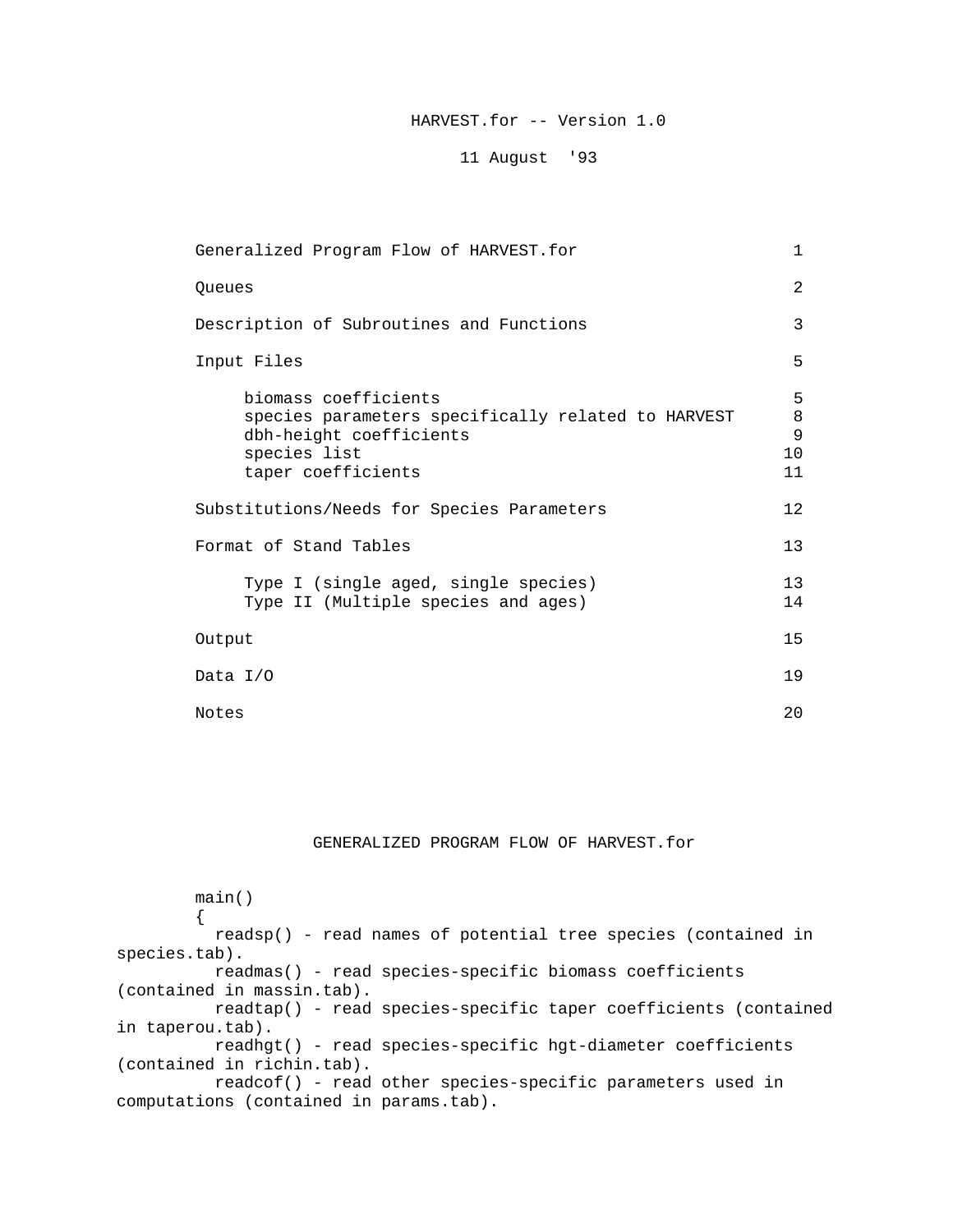```
 queue for parameter settings*
             [set lower and upper limits]
           for lower to upper limit -> stump height
             for lower to upper limit -> min. tree diameter
               for lower to upper limit -> top diameter
                 for lower to upper limit -> slope
                   for each possible tree species (max of 30)
                     for each possible tree diameter class (max of 400)
                       /* calculate mass of bole, branches, leaves, roots 
                       /* calculate stump mass */
                       /* calculate mass of top loss */
                      /* calculate % decay of bole */
                      /* calculate % breakage of bole*/ 
                     next diameter class
                   next tree species
                   write results to disk file
                 next slope
               next top diameter
             next min. tree diameter
        next stump height<br>}
 }
```
\*/

QUEUES

\_\_\_\_\_\_\_\_\_\_\_\_\_\_\_\_\_\_\_\_\_\_\_\_\_\_\_\_\_\_\_\_\_\_\_\_\_\_\_\_\_\_\_\_\_\_\_\_\_\_\_\_\_\_\_\_\_\_\_\_\_\_\_\_\_\_\_\_\_\_\_\_\_ \_\_\_\_\_\_ \_\_\_\_\_\_\_\_\_\_\_\_\_\_\_\_\_\_\_\_\_\_\_\_\_\_\_\_\_\_\_\_\_\_\_\_\_\_\_\_\_\_\_\_\_\_\_\_\_\_\_\_\_\_\_\_\_\_\_\_\_\_\_\_\_\_\_\_\_\_\_\_\_ \_\_\_\_\_\_ Main queue for program control and selection of harvest parameters Select Option: 1 - Mod Stump Hgt (m) 2 - Mod Top Diam. (cm) 3 - Mod Min Diam. (cm) 4 - Mod Slope (deg) ------------------------------------------------------ 5 - Mod Stand Age (yrs) [If using single-aged stand] 6 - Select file containing stand table [filename] 7 - Generate stand table 8 - Use command file 9 - Execute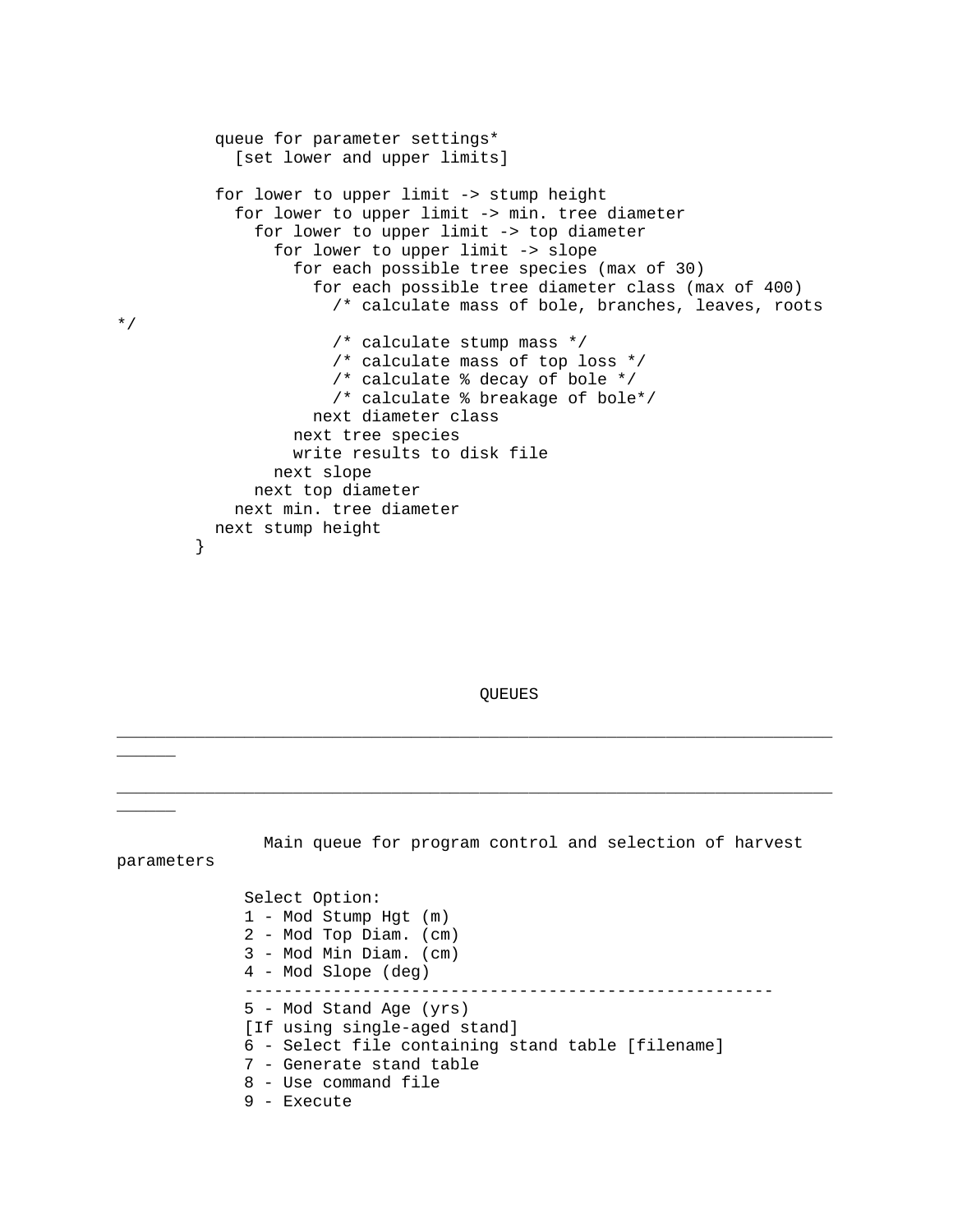10 - Exercise functions 11 - Exit to DOS Shell 12 - Quit

\_\_\_\_\_\_

 $\overline{\phantom{a}}$ 

 $\frac{1}{2}$ 

Queue displayed in GENESIS() [option 7]

 Select Option: 1 - Normal Distribution 2 - Negative Exponential 3 - Positive Exponential 4 - One Line at a Time 5 - Exit to DOS Shell 6 - Quit

Queue displayed in EXERCISE() [option 10]

 Select Option: 1 - function DECAY 2 - function BREAKAGE 3 - Exit to DOS Shell  $4 -$  Quit

\_\_\_\_\_\_\_\_\_\_\_\_\_\_\_\_\_\_\_\_\_\_\_\_\_\_\_\_\_\_\_\_\_\_\_\_\_\_\_\_\_\_\_\_\_\_\_\_\_\_\_\_\_\_\_\_\_\_\_\_\_\_\_\_\_\_\_\_\_\_\_\_\_

DESCRIPTION OF SUBROUTINES AND FUNCTIONS

Subroutines

 subroutine AGG() - aggregates discrete distribution of stems into 5-cm size classes

\_\_\_\_\_\_\_\_\_\_\_\_\_\_\_\_\_\_\_\_\_\_\_\_\_\_\_\_\_\_\_\_\_\_\_\_\_\_\_\_\_\_\_\_\_\_\_\_\_\_\_\_\_\_\_\_\_\_\_\_\_\_\_\_\_\_\_\_\_\_\_\_\_

\_\_\_\_\_\_\_\_\_\_\_\_\_\_\_\_\_\_\_\_\_\_\_\_\_\_\_\_\_\_\_\_\_\_\_\_\_\_\_\_\_\_\_\_\_\_\_\_\_\_\_\_\_\_\_\_\_\_\_\_\_\_\_\_\_\_\_\_\_\_\_\_\_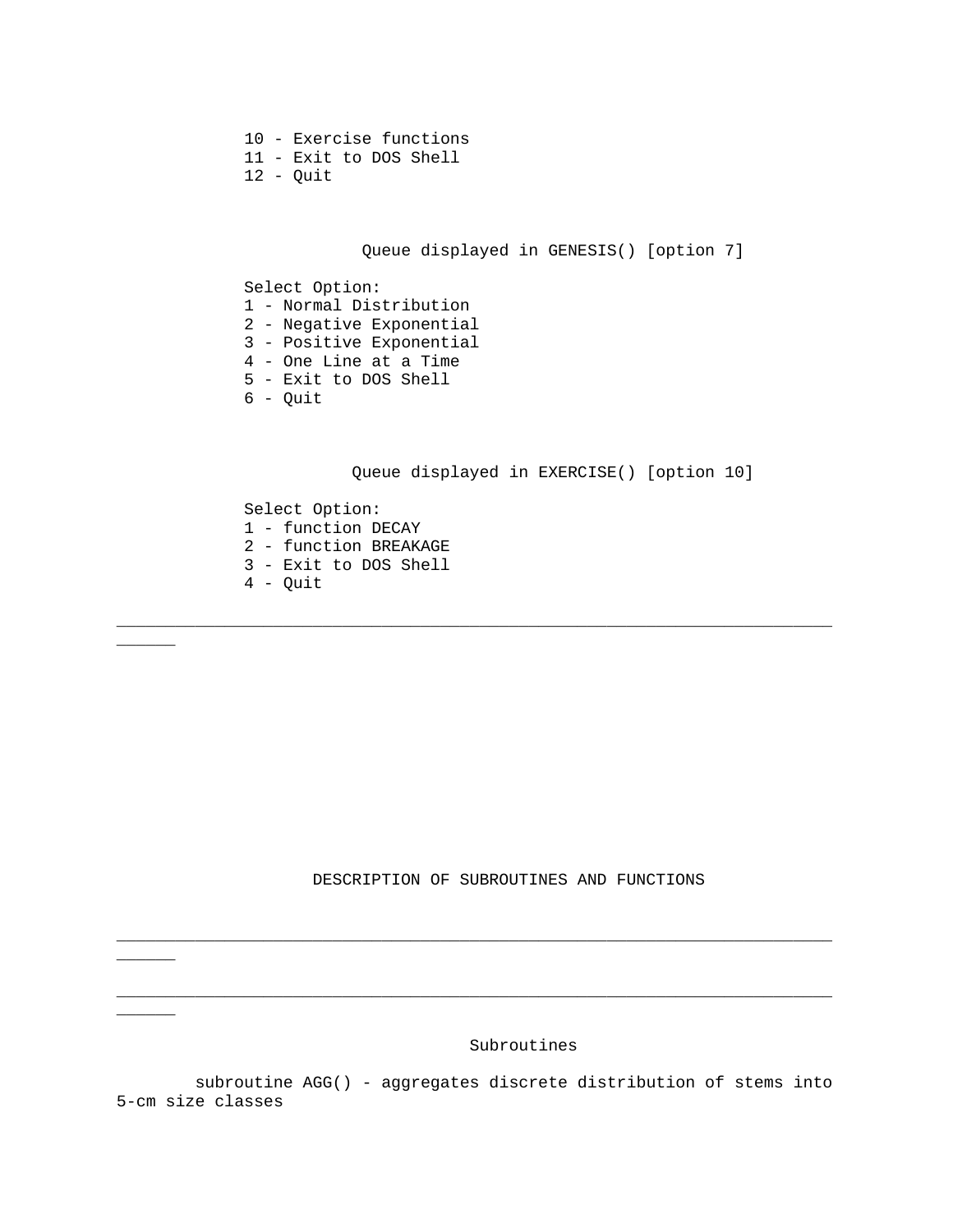|           | subroutine DUMP() - dumps select results to output files                                                                                                                                                                                          |
|-----------|---------------------------------------------------------------------------------------------------------------------------------------------------------------------------------------------------------------------------------------------------|
| shell     | subroutine DOSCMD() - handles transition to and from the DOS                                                                                                                                                                                      |
|           | subroutine EXERCISE() - exercises select functions                                                                                                                                                                                                |
|           | subroutine GENESIS() - creates a stand table                                                                                                                                                                                                      |
|           | subroutine GETAGE() - queues for stand age                                                                                                                                                                                                        |
|           | subroutine READCOF() - reads parameters specific to harvest.for                                                                                                                                                                                   |
| allometry | subroutine READHGT() - reads coefficients for dbh-height                                                                                                                                                                                          |
|           | subroutine READMAS() - reads biomass coefficients                                                                                                                                                                                                 |
|           | subroutine READSP() - reads species list                                                                                                                                                                                                          |
|           | subroutine READTAB() - reads stand tables                                                                                                                                                                                                         |
|           | subroutine READTAP() - read taper coefficients                                                                                                                                                                                                    |
|           | subroutine RMASS(speciesid, dbh_cm, total, thebole, other) -<br>calculates mass. Returns total,<br>thebole, and other in Mg.<br>thebole = $stem$ wood + $stem$ bark<br>other = $root + foliage + live & dead branches$<br>$total = thebole+other$ |
|           | subroutine SPECIES() - queues for species name                                                                                                                                                                                                    |

## Functions

 real function BREAKAG(dbh\_cm,slope\_degrees,Brmax,b5,b6) - returns % breakage of bole. Brmax, b5, and b6 from params.tab. real function DECAY(age,Dmax,b3,b4) - returns % decay of bole. Dmax, b3, b4 are from params.tab. real function DIAMBOL(speciesid,dbh\_cm,h\_m,hgt\_m) - returns diameter of a bole at height hgt\_m. real function HEIGHT(dbh\_cm,speciesid) - returns height in m

real function BASAREA(dbh\_cm) - returns basal area in m2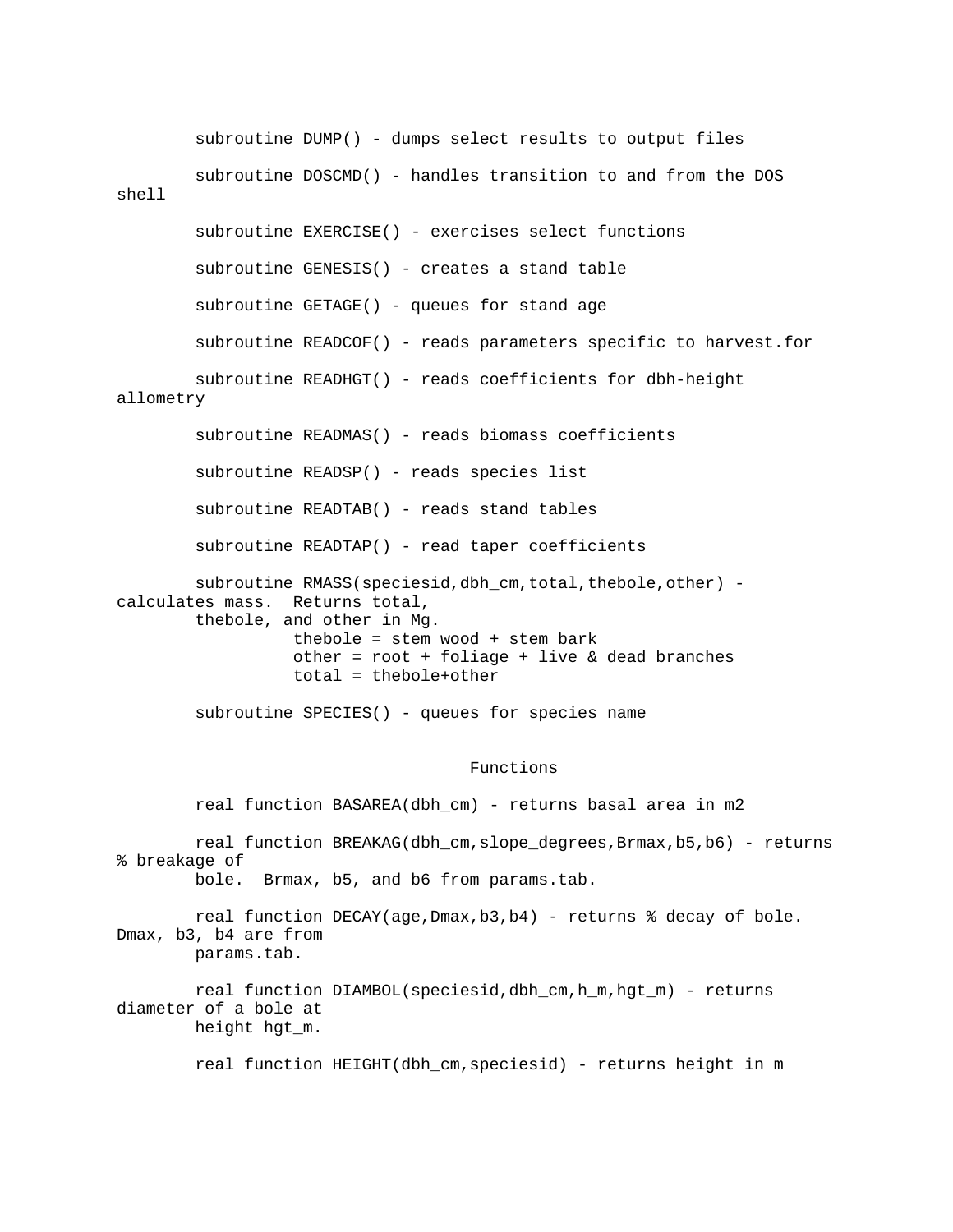real function ROOTMAS(dbh\_cm) - returns root mass in Mg using BIOLIB Eq. #6 for PSme real function SPECID(sp) - returns species id number real function STUMPD(dbh\_cm, stump height\_m,b2) - returns stump diameter in cm. b2 is from params.tab. real function STUMPV(stump height\_m,stump top diameter\_m, ba top\_m2, ba bottom\_m2, form factor, slope\_degrees) - returns stump volume in m3. real function TOPF(speciesid,dbh\_cm, top diameter\_cm, debug) returns volume in m3 of bole from the specified top diameter to the top of the tree. real function VOL(speciesid,dbh\_cm,hgt\_m, upper hgt\_m,lower hgt\_m) - returns volume of a bole (m3) between specified lower and upper height using Kozak's taper equation.

#### FILES ASSOCIATED WITH HARVEST.for =======================================

\_\_\_\_\_\_\_\_\_\_\_\_\_\_\_\_\_\_\_\_\_\_\_\_\_\_\_\_\_\_\_\_\_\_\_\_\_\_\_\_\_\_\_\_\_\_\_\_\_\_\_\_\_\_\_\_\_\_\_\_\_\_\_\_\_\_\_\_\_\_\_\_\_

PARAMETER FILES:

\_\_\_\_\_\_

1. MASSIN.TAB - biomass coefficients

 Coefficients correspond to b0 and b1 for foliage, live branch, dead branch,

stem bark, and stem wood.

 Coefficients were derived from BIOLIB and were based on the following list provided by

 Gody Spycher, 2 July, 1991. Number refers to equation number in BIOLIB.

| STUDYID | Species | Total<br>Foliage<br>$[$ BFT $]$ | Live<br>Branch<br>$[$ BBL $]$ | Dead<br>Branch<br>[BBD] | Stem<br>Bark<br>[BSB] | Stem<br>Wood<br>[BSW] |
|---------|---------|---------------------------------|-------------------------------|-------------------------|-----------------------|-----------------------|
| OHJA    | ABAM    | 23 ABAM                         | 24 ABAM                       | 545 TSHE                | 319 ABAM              | 318 ABAM              |
| OHJA    | ABCO    | 23 ABAM                         | 24 ABAM                       | 545 TSHE                | 379 ABCO              | 378 ABCO              |
| OHJA    | ABGR    | 23 ABAM                         | 24 ABAM                       | 545 TSHE                | 379 ABCO              | 378 ABCO              |
| OHJA    | ABLA2   | 23 ABAM                         | 24 ABAM                       | 545 TSHE                | 397 ABLA              | 396 ABLA              |
| OHJA    | ABPR    | 27 ABPR                         | 28 ABPR                       | 3 PSME                  | 251 ABPR              | 252 ABPR              |
| OHJA    | ACMA    | 428 ACMA                        | 32 ACMA                       | 33 ACMA                 | 35 ACMA               | 34 ACMA               |
| OHJA    | ALRU    | 272 ALRU                        | 274 ALRU                      | 422 ALRU                | 275 ALRU              | 276 ALRU              |
|         |         |                                 |                               |                         |                       |                       |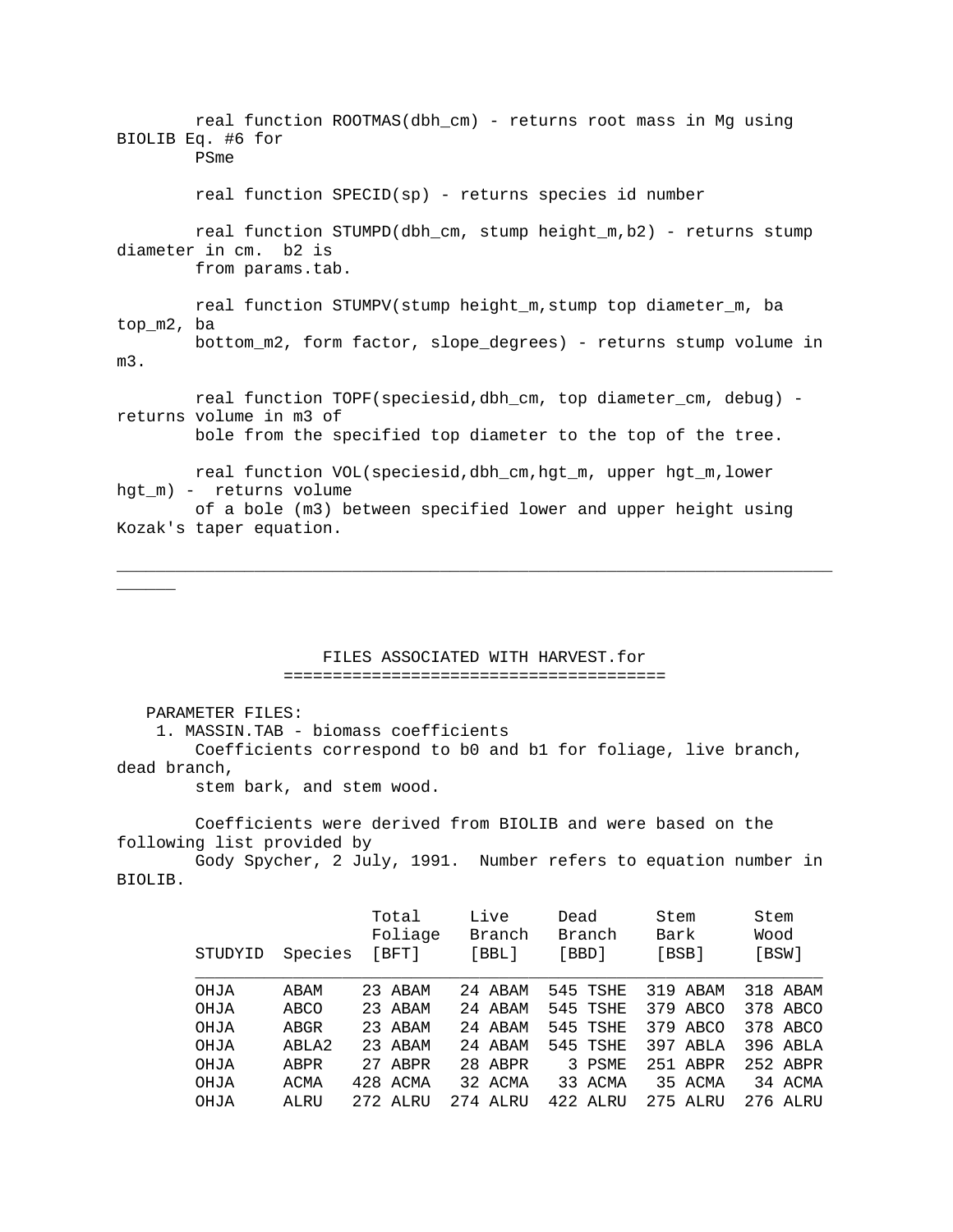| OHJA | ARME        |              | 40 CACH  | 41 CACH  | 431 ARME          |     | 44 CACH  | 43 CACH  |
|------|-------------|--------------|----------|----------|-------------------|-----|----------|----------|
| OHJA | CACH        |              | 40 CACH  | 41 CACH  | 42 CACH           |     | 44 CACH  | 43 CACH  |
| OHJA | CADE3       | $\mathbf{1}$ | PSME     | 2 PSME   | 3 ABAM            |     | 385 CADE | 384 CADE |
| OHJA | CONU        |              | 272 ALRU | 274 ALRU | 422 ALRU          |     | 275 ALRU | 276 ALRU |
| OHJA | PILA        |              | 66 PILA  | 67 PILA  | 60 PINUS 391 PILA |     |          | 390 PILA |
| OHJA | <b>PIMO</b> |              | 66 PILA  | 67 PILA  | 60 PINUS          |     | 391 PILA | 390 PILA |
| OHJA | <b>PSME</b> |              | 1 PSME   | 2 PSME   | 3 PSME            |     | 343 PSME | 342 PSME |
| OHJA | <b>OUGA</b> |              | 40 CACH  | 41 CACH  | 42 CACH           |     | 44 CACH  | 43 CACH  |
| OHJA | RHPU        |              | 272 ALRU | 274 ALRU | 422 ALRU          |     | 275 ALRU | 276 ALRU |
| OHJA | TABR        |              | 8 TSHE   | 18 TSHE  | 545 TSHE          |     | 349 TSHE | 348 TSHE |
| OHJA | THPL        |              | 46 CEDAR | 47 CEDAR | 3 PSME            | 400 | THPL     | 399 THPL |
| OHJA | TSHE        |              | 8 TSHE   | 18 TSHE  | 545 TSHE          |     | 340 TSHE | 348 TSHE |
| OHJA | TSME        | 14           | TSME     | 15 TSME  | 16 TSME           | 340 | TSME     | 339 TSME |
|      |             |              |          |          |                   |     |          |          |

Other Species not included on list

| Species     | Total<br>Foliage<br>[BFT] | Live<br>Branch<br>$[$ BBL $]$ | Dead<br>Branch<br>[BBD] | Stem<br>Bark<br>[BSB] | Stem<br>Wood<br>[BSW] |
|-------------|---------------------------|-------------------------------|-------------------------|-----------------------|-----------------------|
| ABAM        | ABIES<br>19               | 20 ABIES 545 TSHE             |                         | 379 ABCO              | 21 ABIES              |
| BEPA        | 272 ALRU                  | 274 ALRU                      | 422 ALRU                | 275 ALRU              | 276 ALRU              |
| <b>CHNO</b> |                           |                               |                         | 325 CHNO              | 324 CHNO              |
| LAOC        | 1 PSME                    | 2 PSME                        | 3 PSME                  | 343 PSME              | 342 PSME              |
| <b>PICO</b> | 63 PICO                   | 64 PICO                       | 3 PSME                  | 412 PICO              | 411 PICO              |
| PIEN        | 465 PISI                  | 466 PISI                      | 3 PSME                  | 415 PIEN              | 414 PIEN              |
| PIJE        |                           |                               |                         | 388 PIJE              | 387 PIJE              |
| PIPO        | 70 PIPO                   |                               | 703 PIPO 72 PIPO        | 316 PIPO              | 315 PIPO              |
| PISI        | 465 PISI                  | 466 PISI                      | 3 PSME                  | 310 PISI              | 309 PISI              |
| SEGI        |                           |                               |                         | 394 SEGI              | 393 SEGI              |
|             |                           |                               |                         |                       |                       |

ROOT MASS EQUATION FOR PSME (#6) (used for all species)

Root Mass (g) =  $exp(2.2117) * DBH(cm)*2.6929$ 

2. PARAMS.TAB - parameters specific to HARVEST.for (Harmon 1993)

 3. RICHINA.TAB - height-dbh coefficients. Version 15 July 93 (Garman 1993)

4. SPECIES.TAB - list of possible species

5. TAPEROU.TAB - taper coefficients for outside bark \*

 \* Garman, Unpubl. Coefficients were derived from TV009 data set and from Kozak et al.

 (1969), Taper functions and their application in forest inventory. The Forestry Chronicle, 45:278-283.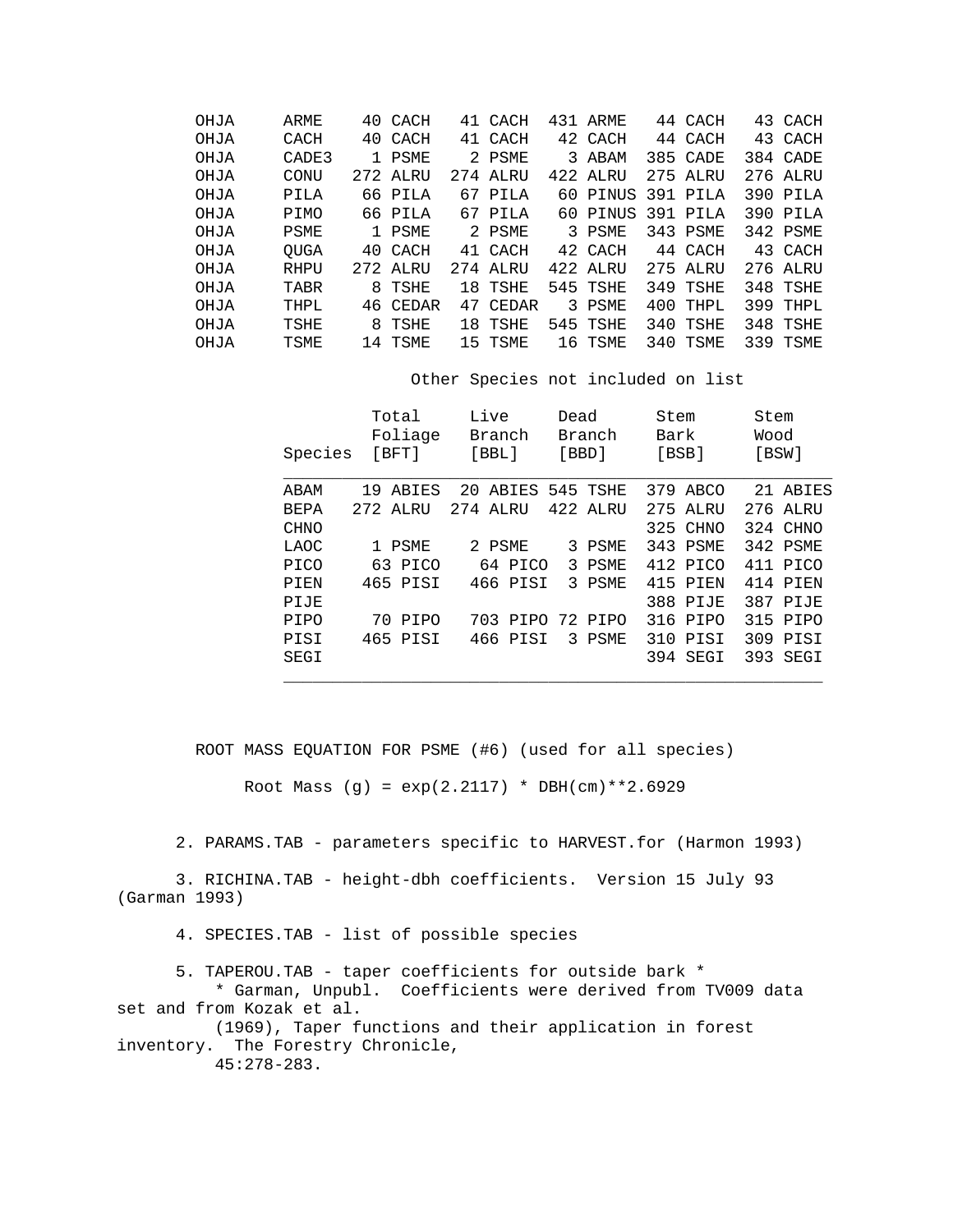\_\_\_\_\_\_\_\_\_\_\_\_\_\_\_\_\_\_\_\_\_\_\_\_\_\_\_\_\_\_\_\_\_\_\_\_\_\_\_\_\_\_\_\_\_\_\_\_\_\_\_\_\_\_\_\_\_\_\_\_\_\_\_\_\_\_\_\_\_\_\_\_\_

\_\_\_\_\_\_\_\_\_\_\_\_\_\_\_\_\_\_\_\_\_\_\_\_\_\_\_\_\_\_\_\_\_\_\_\_\_\_\_\_\_\_\_\_\_\_\_\_\_\_\_\_\_\_\_\_\_\_\_\_\_\_\_\_\_\_\_\_\_\_\_\_\_

\_\_\_\_\_\_

\_\_\_\_\_\_

```
 NEED: m-mass, t-taper, h-height coefficients
         ABam 
         ABco 
         ABgr 
         ABla 
        ACma (t - derived from Kozak's inside Bark equ.)
         ALru (t - derived form Kozak's inside Bark equ.)
         BEpa (m t h -> subst. ALru )
         CHno m h
         LAoc (m t h -> subst. PSme)
         LBde 
         PIco (m -> subst. PSme for dead branch)
        PIen (m -> subst. PSme for dead branch)
         PImo (t -> from Kozak's inside Bark equ.) 
         PIpo 
         PIsi (m -> subst. PSme for dead branch)
         POTr (m, h --> ALru), (t -> from Kozak's inside Bark equ.)
         POtr (m, h --> ALru), (t -> from Kozak's inside Bark equ.)
         PSme 
         THpl 
         TShe 
       DATA FILES:
       1. STAND1.DAT - Type I (Single aged, single species)
           "Age=80---SI=1, based on MCARDLE AND MYER Table 11"
       2. STAND2.DAT - Type II (Multpile species and ages)
       OUTPUT FILES:
******************************************************************
         STAND TABLE
         Data File= data\newosp 
         species age dbh #
 ABam 470 5 1.00
        ALru 470 5 13.00<br>PSme 470 5 28.00
                 470 5 28.00<br>470 5 5.00
        THpl 470 5 5.00<br>TShe 470 5 12.00
                 470 5 12.00<br>470 10 1.00
        ACma 470 10 1.00<br>ALru 470 10 22.00
 ALru 470 10 22.00
```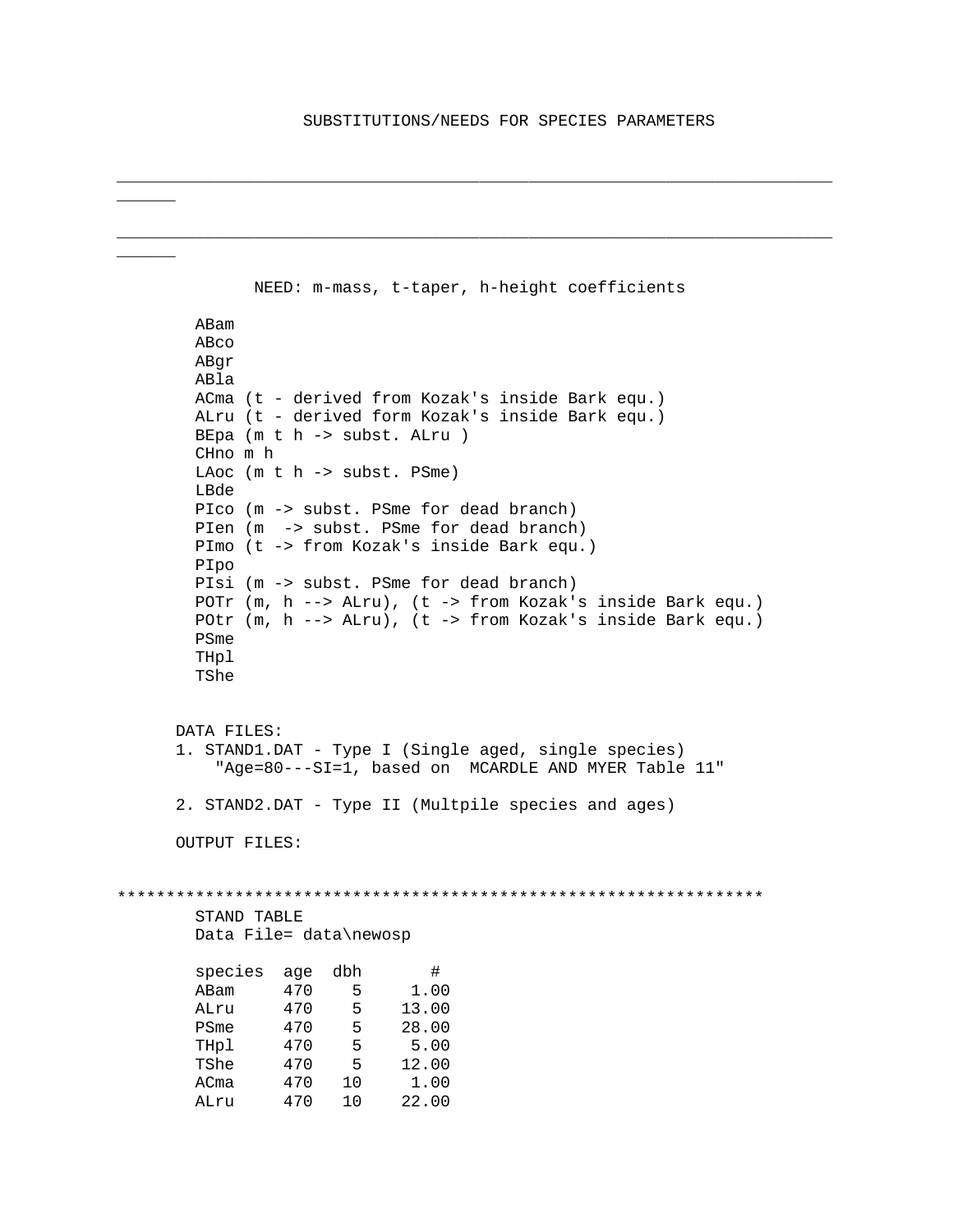| 470 | 10                       | 39.00          |
|-----|--------------------------|----------------|
| 470 | 10                       | 4.00           |
| 470 | 10                       | 15.00          |
| 470 | 15                       | 2.00           |
| 470 | 15                       | 10.00          |
| 470 | 15                       | 35.00          |
| 470 | 15                       | 2.00           |
| 470 | 15                       | 17.00          |
| 470 | 20                       | 2.00           |
| 470 | 20                       | 6.00           |
| 470 | 20                       | 23.00          |
| 470 | 20                       | 14.00          |
| 470 | 25                       | 2.00           |
| 470 | 25                       | 3.00           |
| 470 | 25                       | 20.00          |
| 470 | 25                       | 11.00          |
| 470 | 30                       | 1.00           |
| 470 | 30                       | 1.00           |
| 470 | 30                       | 11.00          |
| 470 | 30                       | 9.00           |
| 470 | 35                       | 1.00           |
| 470 | 35                       | 7.00           |
| 470 | 35                       | 1.00           |
| 470 |                          | 7.00           |
| 470 | 40                       | 1.00           |
| 470 | 40                       | 8.00           |
| 470 | 40                       | 1.00           |
| 470 | 40                       | 8.00           |
|     | 45                       | 9.00           |
| 470 | 45                       | 9.00           |
|     | 50                       | 9.00           |
| 470 | 50                       | 4.00           |
|     | 55                       | 8.00           |
|     |                          | 1.00           |
| 470 |                          | 3.00           |
| 470 | 60                       | 5.00           |
| 470 | 60                       | 2.00           |
| 470 | 65                       | 5.00           |
|     | 470<br>470<br>470<br>470 | 35<br>55<br>55 |

| TShe | 470 | 65 | 2.00 |
|------|-----|----|------|
| PSme | 470 | 70 | 3.00 |
| TShe | 470 | 70 | 1.00 |
| PSme | 470 | 75 | 5.00 |
| TShe | 470 | 75 | 1.00 |
| PSme | 470 | 80 | 1.00 |
| THpl | 470 | 80 | 1.00 |
| TShe | 470 | 80 | 1.00 |
| PSme | 470 | 85 | 2.00 |
| TShe | 470 | 85 | 1.00 |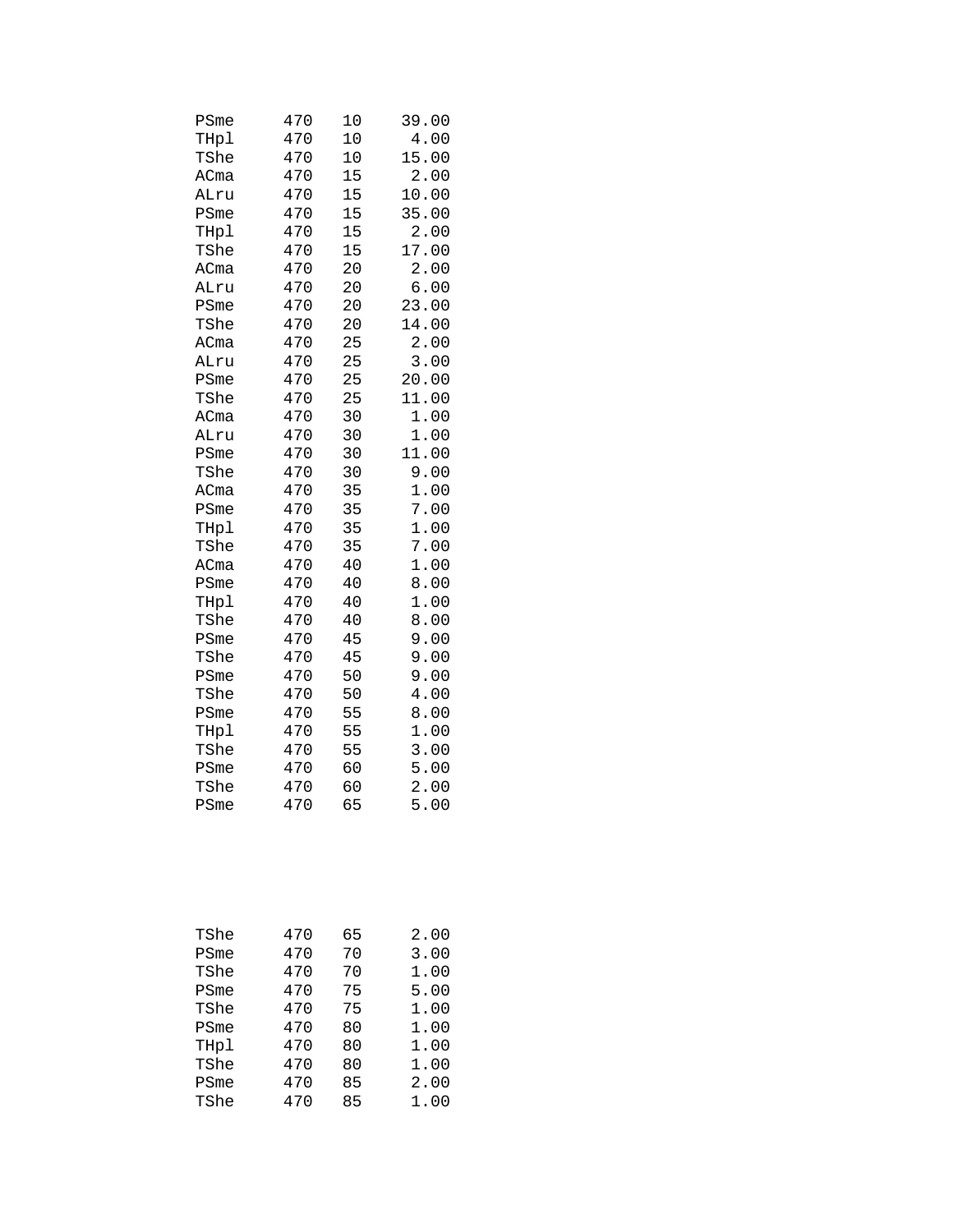| PSme | 470 | 90  | 2.00 |
|------|-----|-----|------|
| TShe | 470 | 90  | 1.00 |
| PSme | 470 | 95  | 3.00 |
| TShe | 470 | 95  | 1.00 |
| TShe | 470 | 100 | 1.00 |
| PSme | 470 | 105 | 3.00 |
| PSme | 470 | 110 | 2.00 |
| PSme | 470 | 115 | 2.00 |
| PSme | 470 | 120 | 5.00 |
| PSme | 470 | 125 | 4.00 |
| PSme | 470 | 130 | 4.00 |
| PSme | 470 | 135 | 2.00 |
| PSme | 470 | 140 | 2.00 |
| PSme | 470 | 145 | 3.00 |
| PSme | 470 | 150 | 4.00 |
| PSme | 470 | 155 | 1.00 |
| PSme | 470 | 160 | 1.00 |
| PSme | 470 | 165 | 1.00 |
| PSme | 470 | 170 | 1.00 |
| PSme | 470 | 175 | 1.00 |
| PSme | 470 | 185 | 1.00 |
| PSme | 470 | 190 | 1.00 |
|      |     |     |      |

# PARAMETER LIST

|                     | From   | To     | Step   |
|---------------------|--------|--------|--------|
| $Stump$ $Hqt$ $(m)$ | 0.450  | 6.000  | 1.000  |
| Top Diam. (cm)      | 13,000 | 13.000 | 13.000 |
| Min Diam. (cm)      | 20,000 | 20.000 | 20,000 |
| Slope (deg)         | 0.000  | 45.000 | 45.000 |
| Stand Age (yrs)     | 470.   |        |        |

### \*\*\*\*\*\*\*\*\*\*\*\*\*\*\*\*\*\*\*\*\*\*\*\*\*\*\*\*

 Min. Stump Height (m) 0.450 Min. Top Diam. (cm) = 13.000 Min. DBH (cm) = 20.000 Slope (degrees) = 0.000

|          | Total     | Non-Merch    | (Root)   | Bole     | Stump   | Top    |
|----------|-----------|--------------|----------|----------|---------|--------|
| Decay    | Breakage  |              |          |          |         |        |
|          | 1262.2530 | 380.6811     | 272.3265 | 881.5716 | 26.6052 | 3.9419 |
| 137.6169 | 67.9451   | Mg/unit area |          |          |         |        |
|          | 100.0000  | 30.1589      | 21.5746  | 69.8411  | 2.1078  | 0.3123 |
| 10.9025  | 5.3828    | % of Total   |          |          |         |        |
|          |           |              |          | 100,0000 | 3.0179  | 0.4471 |
| 15.6104  | 7.7073    | % of Bole    |          |          |         |        |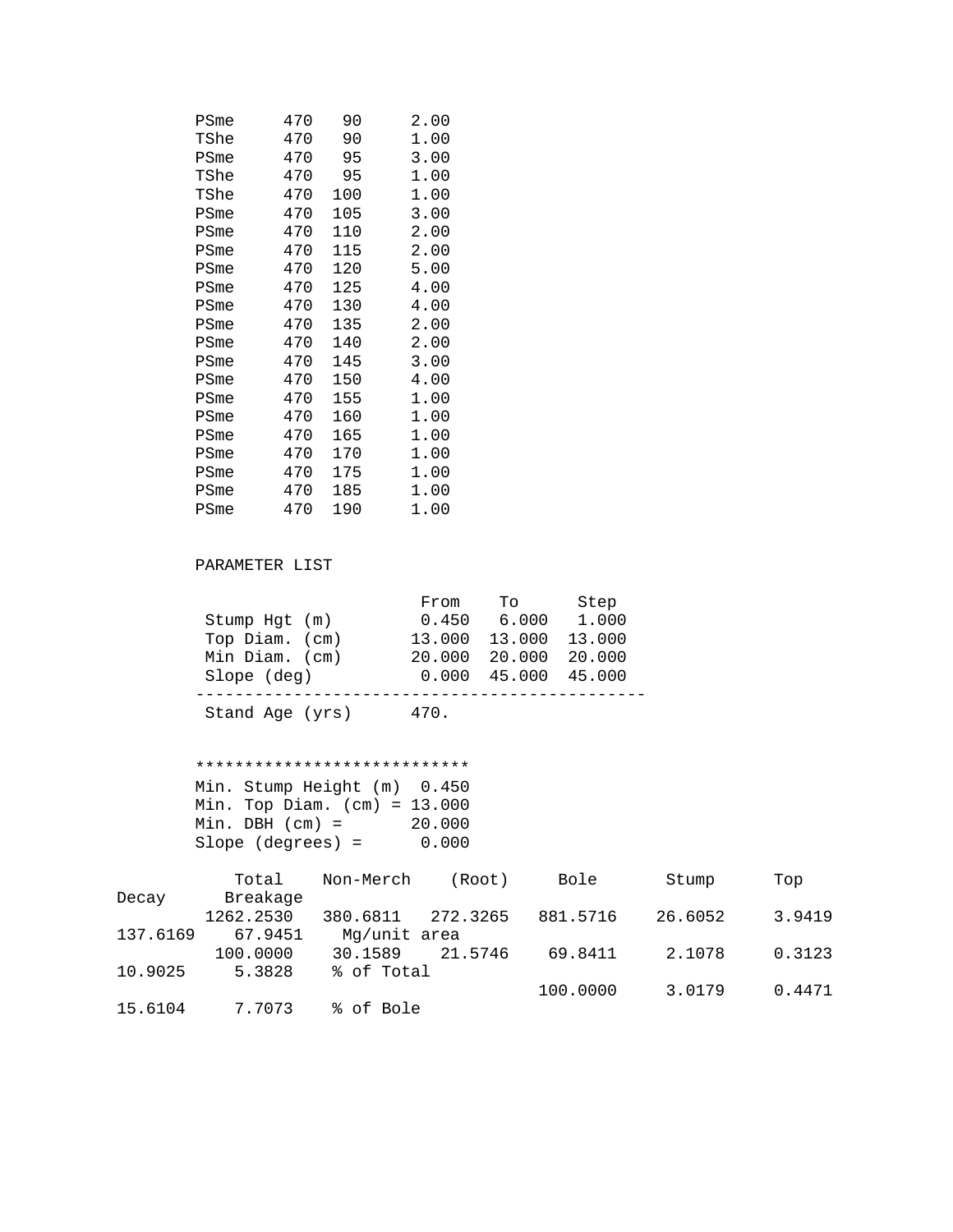Whips Adjusted Decay Breakage 7.5746<br>132.4804 65.8288 Mg/unit Mg/unit area 10.4956 5.2152 % of Total 15.0278 7.4672 % of Bole UNADJUSTED ADJUSTED Total Residual Mass (Mg) = 616.7902 Total Residual Mass (Mg) = 609.5375 Total Residual/Total Mass (%) = 48.86 Total Residual/Total Mass (%) = 48.29 Total Above Grnd. Residual (Mg) = 344.4637 Total Above Grnd. Residual (Mg) = 337.2109 Total Above G. Res./Total Above G. Mass (%) = 34.80 Total Above G. Res./Total Above G. Mass (%) = 34.06 Bole Residual (Mg) (Stump+Top+Decay+Breakage) = 236.1091 Bole Residual (Mg) (Stump+Top+Decay+Breakage) = 228.8564 Bole Residual/Bole Mass  $(%) = 26.78$  Bole Residual/Bole Mass (%) = 25.96

#### \*\*\*\*\*\*\*\*\*\*\*\*\*\*\*\*\*\*\*\*\*\*\*\*\*\*\*\*

 Min. Stump Height (m) 0.450 Min. Top Diam. (cm) = 13.000 Min. DBH (cm) = 20.000 Slope (degrees) = 45.000

|          | Total     | Non-Merch         | (Root)  | Bole     | Stump   | Top    |
|----------|-----------|-------------------|---------|----------|---------|--------|
| Decay    | Breakage  |                   |         |          |         |        |
|          | 1262.2530 | 380.6811 272.3265 |         | 881.5716 | 65.4772 | 3.9419 |
| 137.6169 | 135.8902  | Mg/unit area      |         |          |         |        |
|          | 100.0000  | 30.1589           | 21.5746 | 69.8411  | 5.1873  | 0.3123 |
| 10.9025  | 10.7657   | % of Total        |         |          |         |        |
|          |           |                   |         | 100.0000 | 7.4273  | 0.4471 |
| 15.6104  | 15.4145   | % of Bole         |         |          |         |        |
|          |           |                   |         |          |         |        |
|          |           | Whips             |         |          |         |        |
| Adjusted |           |                   |         |          |         |        |
|          |           |                   |         |          |         |        |
| Decay    | Breakage  |                   |         |          |         |        |
|          |           | 7.5746            |         |          |         |        |
| 126.7764 | 125.3851  | Mg/unit area      |         |          |         |        |
| 10.0437  | 9.9334    | % of Total        |         |          |         |        |
|          |           |                   |         |          |         |        |
| 14.3807  | 14.2229   | % of Bole         |         |          |         |        |
|          |           |                   |         |          |         |        |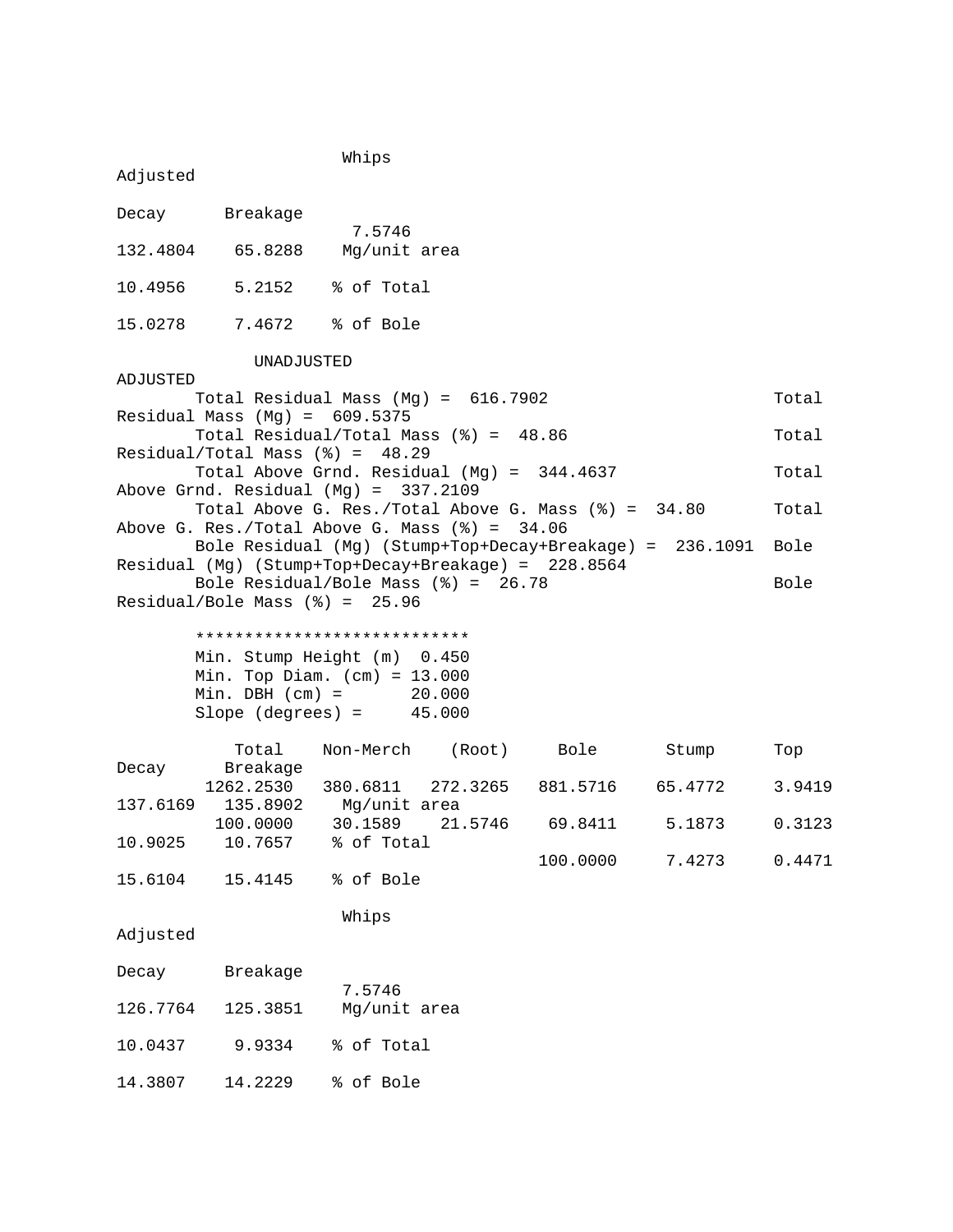UNADJUSTED

\_\_\_\_\_\_

| ADJUSTED                                                               |       |
|------------------------------------------------------------------------|-------|
| Total Residual Mass $(Mg) = 723.6072$                                  | Total |
| Residual Mass (Mg) = $702.2617$                                        |       |
| Total Residual/Total Mass $(\text{}) = 57.33$                          | Total |
| Residual/Total Mass $(*) = 55.64$                                      |       |
| Total Above Grnd. Residual (Mg) = 451.2807                             | Total |
| Above Grnd. Residual $(Mg) = 429.9352$                                 |       |
| Total Above G. Res./Total Above G. Mass $(\text{\textdegree})$ = 45.59 | Total |
| Above G. Res./Total Above G. Mass $(\frac{1}{2}) = 43.43$              |       |
| Bole Residual (Mg) (Stump+Top+Decay+Breakage) = 342.9262 Bole          |       |
| Residual (Mg) (Stump+Top+Decay+Breakage) = 321.5806                    |       |
| Bole Residual/Bole Mass $(\text{}) = 38.90$                            | Bole  |
| Residual/Bole Mass $(\text{\%}) = 36.48$                               |       |

\_\_\_\_\_\_\_\_\_\_\_\_\_\_\_\_\_\_\_\_\_\_\_\_\_\_\_\_\_\_\_\_\_\_\_\_\_\_\_\_\_\_\_\_\_\_\_\_\_\_\_\_\_\_\_\_\_\_\_\_\_\_\_\_\_\_\_\_\_\_\_\_\_

|           | Total --> above and below ground mass<br>Non-Merch --> live and dead branches, leaves, roots, and                    |  |  |  |  |  |  |  |  |  |  |
|-----------|----------------------------------------------------------------------------------------------------------------------|--|--|--|--|--|--|--|--|--|--|
| whips     | (Root) --> coarse-root portion of Non-Merch<br>Bole $\leftarrow$ stem wood and bark (includes stump, top, decay, &   |  |  |  |  |  |  |  |  |  |  |
| breakage) |                                                                                                                      |  |  |  |  |  |  |  |  |  |  |
|           | Stump --> remaining stumps                                                                                           |  |  |  |  |  |  |  |  |  |  |
|           | Top --> remaining tops                                                                                               |  |  |  |  |  |  |  |  |  |  |
|           | Decay --> Bole decay                                                                                                 |  |  |  |  |  |  |  |  |  |  |
|           | Breakage --> Bole breakage                                                                                           |  |  |  |  |  |  |  |  |  |  |
|           | Whips --> mass of Boles with dbh smaller than the min.                                                               |  |  |  |  |  |  |  |  |  |  |
| criteria  |                                                                                                                      |  |  |  |  |  |  |  |  |  |  |
|           | Total Residual Mass --> Non-Merch + Stump + Top + Decay +                                                            |  |  |  |  |  |  |  |  |  |  |
| Breakage  |                                                                                                                      |  |  |  |  |  |  |  |  |  |  |
|           | Total Above Grnd. Residual Mass --> Total Residual - (Root)<br>Bole Residual Mass --> Stump + Top + Decay + Breakage |  |  |  |  |  |  |  |  |  |  |

 UNADJUSTED & ADJUSTED --> Residual Mass is the summation of Non-Merch, Top, Stump, Decay, and Breakage.

 Unadjusted values are where Decay and Breakage are based on the total mass of the Bole [above ground

 portion]. Mass loss owing to these two factors is not proportionally distributed between Top and Stump;

 Decay and Breakage loss are not subtracted from Bole mass before calculating the other. In extreme cases

 where Decay and Breakage are extensive, it is possible for Residual Mass to exceed Total Mass.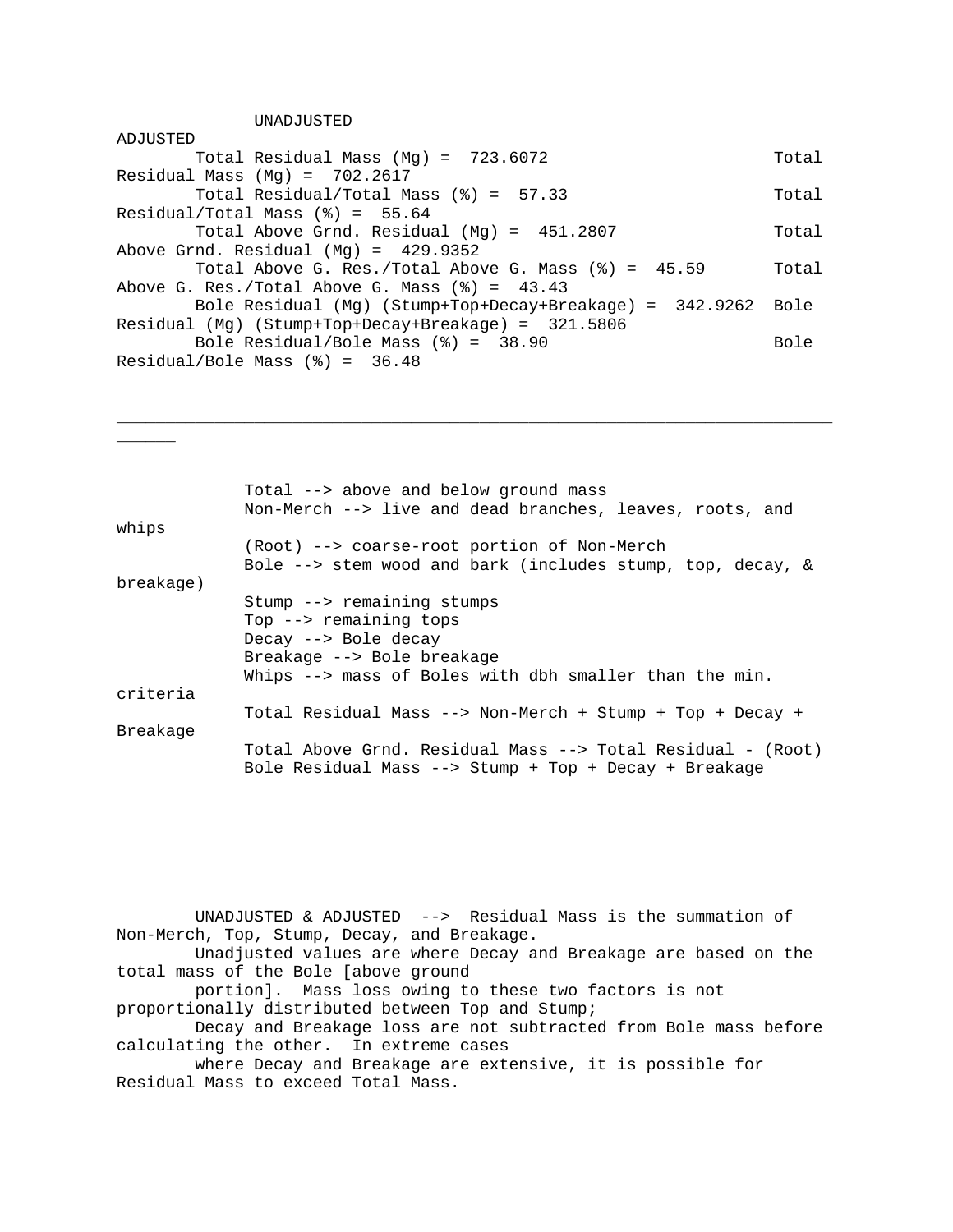Adjusted values are where Decay and Breakage are based on the Bole Mass after adjusting for mass loss from Stumps and Tops. Decay loss is subtracted from adjusted Bole Mass before calculating the breakage, thus adjusted values should never exceed 100% of the total bole mass.

DATA I/O

Input

 Data can be input via the interactive queues or via a command file.

Example Command File

|       | outfile -stand file - 1 for Type I, 2 for Type II stand format - |                         |       |  |                    |          |          |          |          |
|-------|------------------------------------------------------------------|-------------------------|-------|--|--------------------|----------|----------|----------|----------|
|       | stump min max step (mms), top mms, dbh mms,                      |                         |       |  |                    |          |          |          |          |
|       | slope mms, species                                               |                         |       |  |                    |          |          |          |          |
|       | mul data\newy65                                                  | $\overline{\mathbf{c}}$ |       |  | .45.45.45 13 13 13 |          | 20 20 20 |          |          |
| 45 45 | PSme                                                             |                         |       |  |                    |          |          |          |          |
|       | mul data\newy65.n 2                                              |                         |       |  | .45.45.45 13 13 13 |          |          | 20 20 20 |          |
| 45 45 | PSme                                                             |                         |       |  |                    |          |          |          |          |
|       | $mu10 data \newcommand{\so}{\odot} 5$ 2 1 1 1                    |                         |       |  |                    | 30 30 30 |          | 40 40 40 | $\Omega$ |
| 45 45 | PSme                                                             |                         |       |  |                    |          |          |          |          |
|       | $mu10 data \newcommand{\mss}{\mss}{\mssim}$ ata mewy 65. n 2     |                         | 1 1 1 |  |                    | 30 30 30 |          | 40 40 40 | $\Omega$ |
| 45 45 | PSme                                                             |                         |       |  |                    |          |          |          |          |

 The first line is merely annotation regarding the format of the script file, but must be included in each script file. Output (containing tabular listing of results) and input files are specified followed by the stand-table type (1 or 2). Following are parameter values specifying minimum and maximum values and the step (=increment) value for stump (m), top (cm), dbh (cm), and slope (degrees). Species designation is always required but is only used when running with a type 1 stand table. Output data are concatenated to the designated output file.

Output